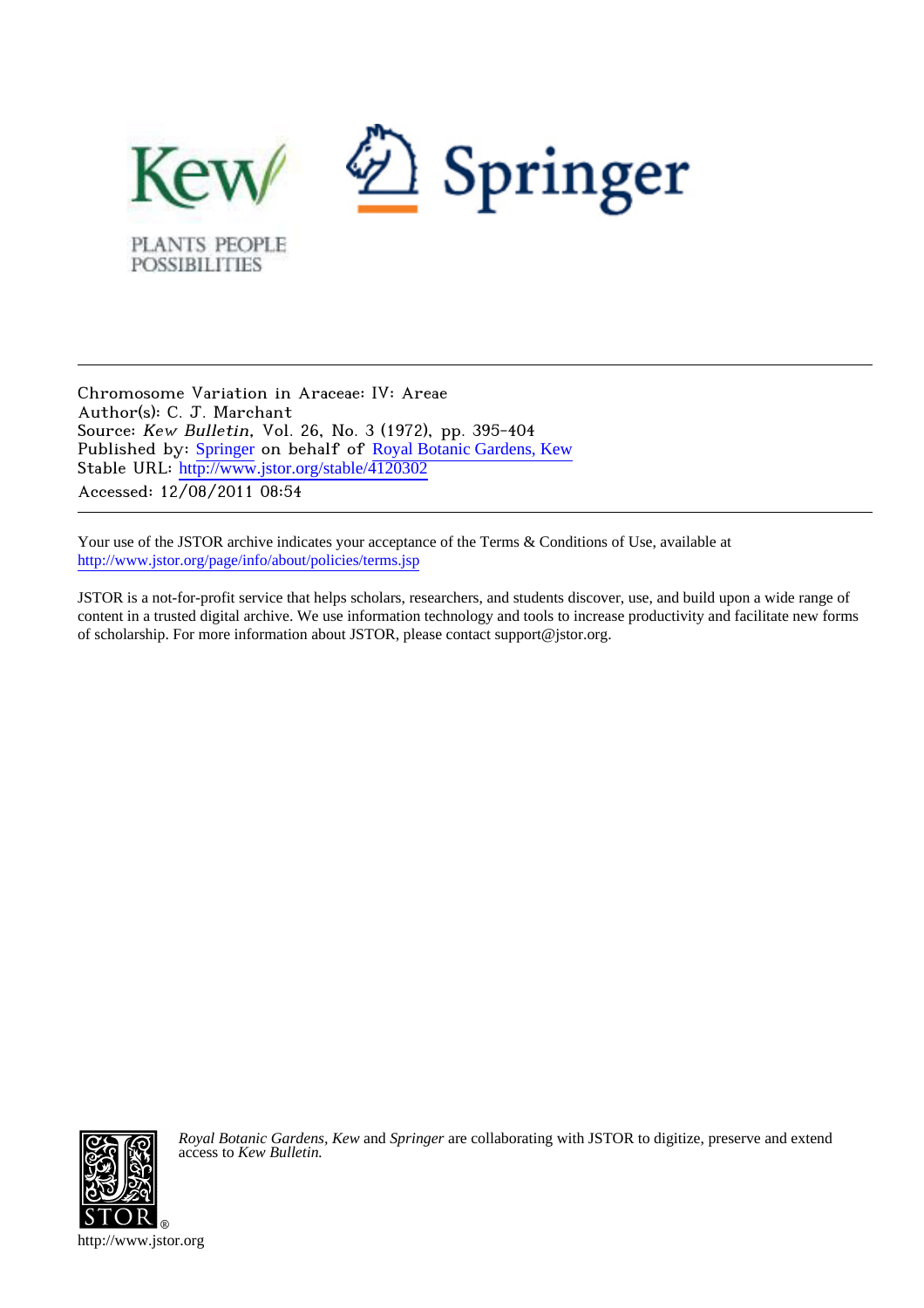# **Chromosome variation in Araceae: IV\***

### **AREAE**

### **C. J. MARCHANTt**

**Chromosome numbers of species in a further eleven genera of Araceae are here illustrated and described. As in the previous papers of this series Hutchinson's (i959) taxonomic classification has been used as the basis for organization because of its relative simplicity, a feature which is not, however, reflected in the diversity of karyotype and basic number which has emerged.** 

### **MATERIALS AND METHODS**

**The same techniques of chromosome preparation using root tips, were used as described in a previous paper (Marchant, 1970). Voucher specimens (sheet and spirit material) are filed in the Kew herbarium.** 

### **RESULTS**

**Table I is arranged in alphabetical order of genera since intergeneric chromosome relationships are not sufficiently obvious.** 

**Only a few species of the large genus Arisaema Mart. have had their chromosomes counted in this investigation. They are consistent in the basic number of**  $x = 7$ **, with either**  $2n = 28$  **(Plate**  $4/1$ **, p. 402 & Fig. 1/1, p. 401) or 2n = 56, and medium-sized chromosomes. (Table I, p. 396.) It is an indication of the size of the genus that none of the four species counted have had their chromosome numbers reported previously, although many others have been published, most notably by Bowden (1940) and Ito (1942).** 

The same basic number of  $x = 7$  with medium-sized chromosomes holds **for the closely related genera Arisarum Mill. and Arum L. Arisarum proboscideum (L.) Savi (2n = 28) has been previously reported with two levels**  of chromosome number, namely  $2n = 28$  and  $2n = 42$  by Fabbri (1967). A. vulgare Targ. Tozz. has  $2n = 56$  (Plate  $4/2$ ) although previously recorded as  $2n = 52$  by Jones (1957). The three species of *Arum* reported have chromosome numbers  $(2n = 28, 2n = 56$  and  $2n = c.84$ ) corresponding to **previous counts (Table I), although A. maculatum L. is known to exhibit a range of levels of polyploidy. Plate 4/3 and Fig. 1/2 show**  $2n = 28$  **in Arum creticum Boiss. & Heldr. and in Arum sp.** 

**Dracunculus Mill. is considered to be quite closely related to Arum (Engler, 1920**) and judging by the chromosome counts of  $2n = 28$  (Plate  $\frac{1}{2}$  and **Fig. 1/5) for two species (Table i) it appears that the basic number is also**   $x = 7$ . Larsen (1960) also counted *D. canariensis* Kunth with  $2n = 28$  but Delay (1951) reported  $2n = 32$  for D. vulgaris Schott.

**<sup>\*</sup> Continued from Kew Bull. 25: 329 (i97s). t Present address: Botanical Garden, University of British Columbia.**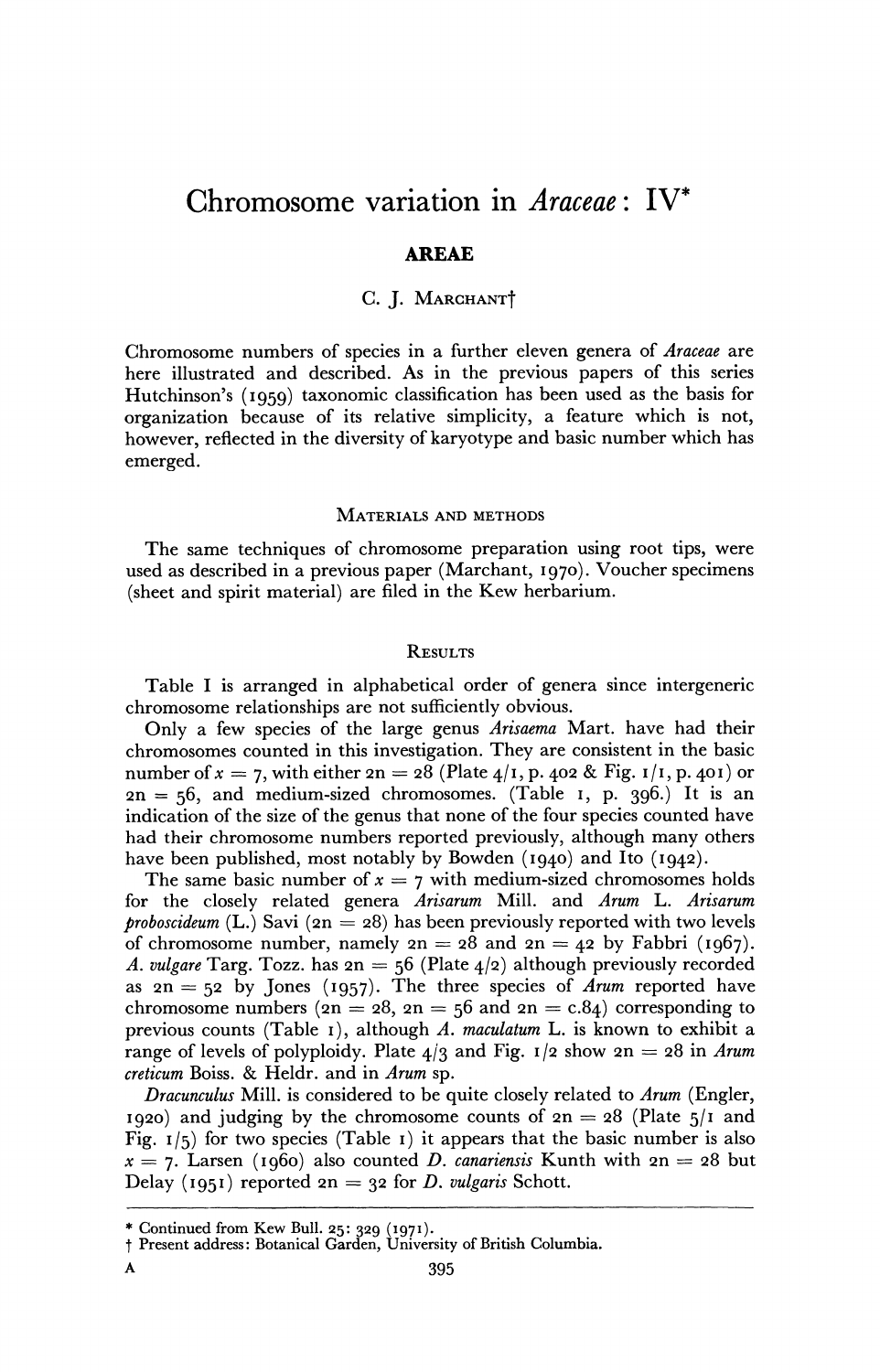## **396 KEW BULLETIN VOL. 26(3)**

## **TABLE I. List of chromosome**

| Name                                                                                                           | Kew<br>Entry<br>No.            | Cytology<br>Accession<br>No.  | Origin                                                                                    |
|----------------------------------------------------------------------------------------------------------------|--------------------------------|-------------------------------|-------------------------------------------------------------------------------------------|
| Tribe Areae<br><i>Arisaema atrorubens</i> Bl.                                                                  | 61–67                          | 69.795                        | München Bot. Gart.                                                                        |
|                                                                                                                |                                |                               |                                                                                           |
| A. candidissimum W. W. Sm.<br>A. leschenaultii Bl.<br>A. schimperianum Schott                                  | $568 - 31$<br>376–61<br>597–61 | 69.827<br>62.205<br>67.733    | Glasnevin Bot. Gard.<br>Cult., <i>Marr</i><br>Kenya, Endebess,                            |
| Arisarum proboscideum (L.) Savi                                                                                | K.6106                         | 68.1704                       | Tweedie<br>Spain, Cadiz, near Los<br>Barrios, Molesworth-<br>Allen                        |
| A. vulgare Targ. Tozz.<br>,,<br>٠,                                                                             | 174–62                         | 69.796<br>69.78               | Portugal, Sampaio<br>Crete, Askypon Plain,<br>Marr 1396                                   |
| Arum creticum Boiss. & Heldr.<br>A. italicum Mill.                                                             |                                | 69.73<br>69.105               | Crete, 1965, B. Chatwyn<br>Naturalized in Royal<br>Botanic Gardens, Kew                   |
| A. maculatum L.                                                                                                |                                | 69.110                        | England, Surrey, Tad-<br>worth, <i>Marchant</i>                                           |
| Arum sp.                                                                                                       | K5087                          | 69.83                         | Iraq, Quaradagh,<br>Wheeler-Haines W1521                                                  |
| <i>Biarum carratracense</i> (Haensel) Font Quer<br>B. eximium (Schott & Kotschy) Engl.<br>,,<br>,,<br>,,<br>,, | $436 - 58$                     | 69.1169<br>68.1701<br>69.1456 | S. Spain, Brinton-Lee<br>Turkey, Mathew s.n.,<br>R. H. S. Gard., Wisley,<br>ex Davis s.n. |
| B. kotschyi Schott                                                                                             |                                | 69.956                        | Turkey, Maraş, <i>Mathew</i><br>& Tomlinson 4101                                          |
| B. platyspathum Bornm.                                                                                         | $528 - 67$                     | 69.137                        | Iran, Ardekan, S. Zagros<br>Mts., Grey-Wilson et al.<br>in $SZEB$ 18                      |
| B. tenuifolium (L.) Schott<br>var. abbreviatum (Schott) Engl.                                                  |                                | 69.81 &<br>68.1699            | Yugoslavia, Pestani,<br>Lake Ochrid, Mace-<br>donia, Mathew &<br>Tomlinson 4629           |
| ,,<br>,,<br>, ,<br>,,                                                                                          |                                | 69.955                        | Greece, Mt. Parnes,<br>Mathew 5134                                                        |
| Biarum sp.                                                                                                     |                                | 69.1165                       | Afghanistan, Faizabad<br>Distr., Furze 6330                                               |
| Cryptocoryne affinis N.E. Br.<br>,,<br>,,<br>,,<br>,,                                                          | 450-63<br>$332 - 54$           | 69.879<br>69.819              | Cult., Skilton<br>Cult., Brno Bot. Gard.,<br>Czechoslovakia                               |
| C. beckettii Thwaites ex Trimen                                                                                | 518–49                         | 69.878                        | Cult., ex Ceylon, R. G.<br>Perry Ltd.                                                     |
| C. ciliata (Roxb.) Fisch. ex Schott<br>,,                                                                      | 493-59<br>460–67               | 61.142<br>69.820              | Cult., Shirley Aquatics<br>Cult., <i>Horeman</i>                                          |
| C. griffithii Schott                                                                                           | 513–63                         | 69.900                        | Cult., Agric. Research<br>Stn. Sumperk, Teme-<br>nice, Czechoslovakia                     |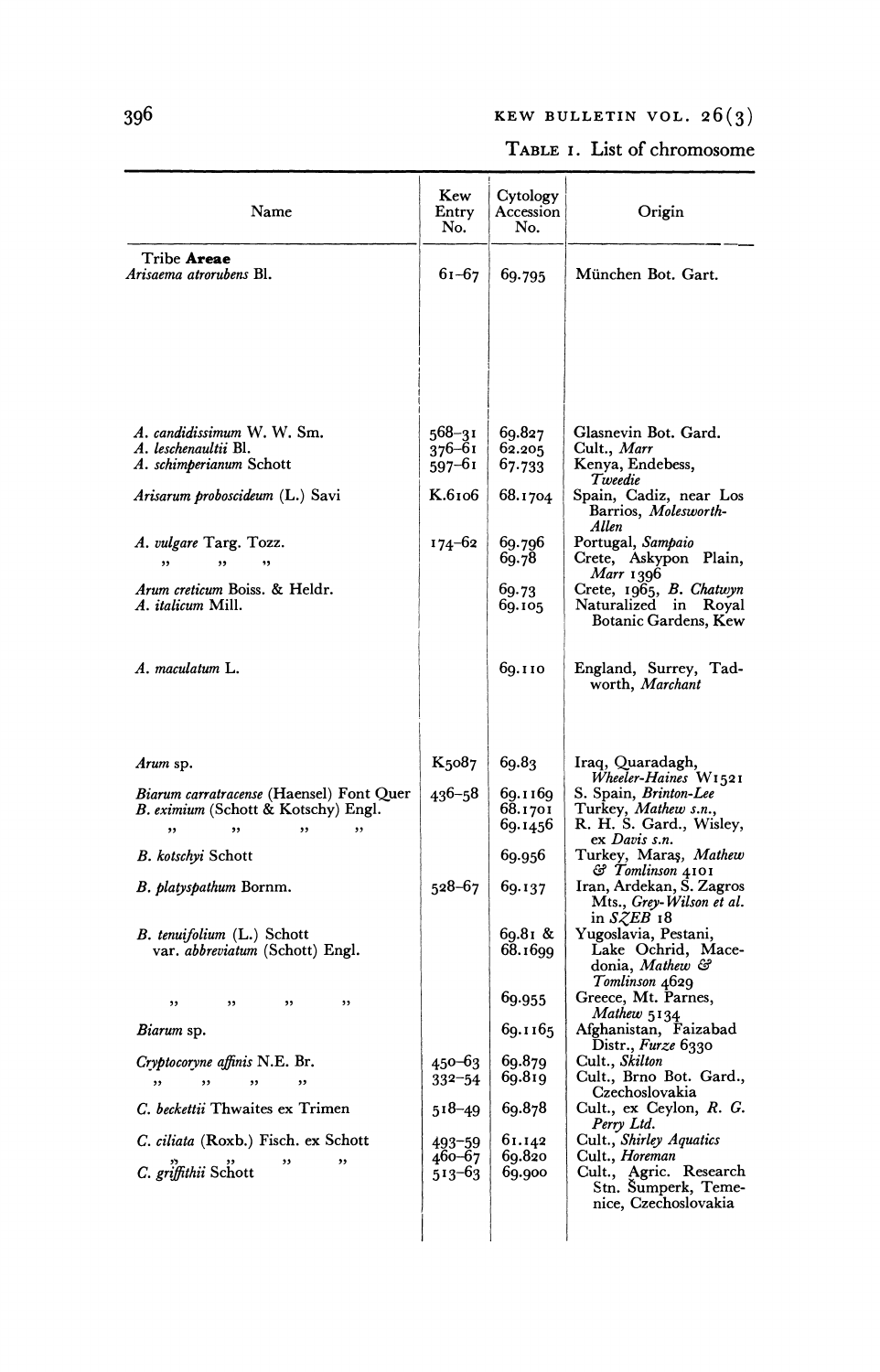### **PREVIOUS COUNTS**  Chromo- Basic Size, S.M. or L. some No. No. (small, medium **some No.** | No. | (small, medium | Name | Chromosome | Author | Date **(2n) (x) or large) No. (2n) 56 7 M Many other 24 Sharma & species Mukhopadhyay 1965 26 Numerous authors 28**  ,, ,, **56**  Sokolovs**kaya** 1966<br>Ito 1942 **c.** 140 | Ito | 1942 **56 28 28 28 7 M A. proboscideum 28, 42 Fabbri 1967 56 56 A. vulgare 52 Jones 1957 28 7 M ca. 84 A. italicum 64 Delay 1951 84 Lovis 1954 Prime '954 Jones<br>Maude** 56, 84 Jones<br>
28 Löve & Löve **1942**<br>
26 Lövis **1954**<br>
56 Prime **1954**<br>
26 Gadella & 1954 **56 A. maculatum 56, 84 Maude 1940 56 Lovis '954 56 Prime 1954 56 Gadella & Kliphuis 1963 28 22 M 16 M 16 M ca.96 M 24 M 26 M 26 M ca.96 M 34 17 34 28 7**

**<sup>22</sup>11 C. ciliata 28** 

**22 34 17** 

### **counts in the Araceae**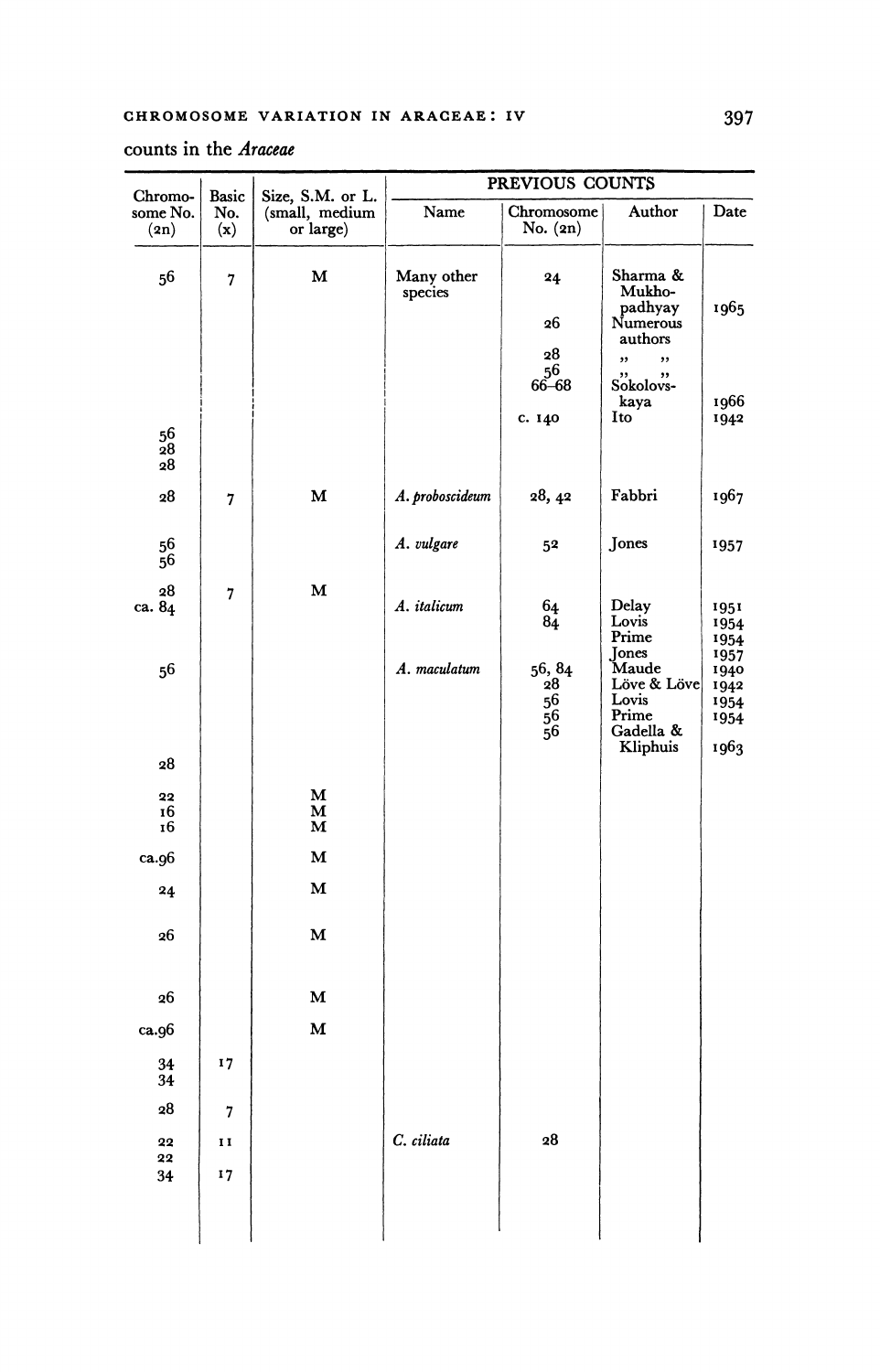| Name                                                                                                                                                      | Kew<br>Entry<br>No.                                                      | Cytology<br>Accession<br>No.                              | Origin                                                                                                                                  |  |  |
|-----------------------------------------------------------------------------------------------------------------------------------------------------------|--------------------------------------------------------------------------|-----------------------------------------------------------|-----------------------------------------------------------------------------------------------------------------------------------------|--|--|
| C. longispatha Merrill                                                                                                                                    | 723-68                                                                   | 69.824                                                    | C. Karel Rataj, ex Oxford<br>Bot. Gard., Roby 596                                                                                       |  |  |
| C. lutea Alston<br>C. nevillii Trimen ex Hook. f.                                                                                                         | $358 - 57$<br>$332 - 54$                                                 | 61.136<br>61.133                                          | Indonesia, Alston<br>Cult., Brno Bot. Gard.,                                                                                            |  |  |
| C. purpurea Ridley                                                                                                                                        | 86–68                                                                    | 69.823                                                    | Czechoslovakia<br>Cult., ex Singapore,<br>Horeman                                                                                       |  |  |
| C. thwaitesii Schott<br>C. cf. wendtii de Wit<br>C. willisii Engl. ex Baum<br>Cryptocoryne sp.<br>Cryptocoryne sp. No. 2<br>Dracunculus canariensis Kunth | $102 - 67$<br>309–67<br>$533 - 48$<br>$203 - 53$<br>$358 - 57$<br>504–66 | 69.902<br>69.876<br>69.877<br>69.821<br>62.458<br>66.1575 | Cult., <i>Horeman</i><br>Cult., <i>Horeman</i><br>Brunner<br>Cult., Shirley Aquatics<br>Cult., Shirley Aquatics<br>Tenerife, Los Silos, |  |  |
| D. vulgaris Schott<br>Humbertina crassifolia Buchet                                                                                                       | 639-69                                                                   | 65.488<br>69.135<br>70.63                                 | Kunkel<br>Riversley<br>Madagascar, Massif de<br>l'Ankarana, Bogner 278                                                                  |  |  |
| Lagenandra lancifolia (Schott) Thwaites                                                                                                                   | 59–61                                                                    | 64.452                                                    | Shirley Aquatics, cult. ex<br>Ceylon                                                                                                    |  |  |
| L. ovata (L.) Thwaites                                                                                                                                    | 59–61                                                                    | 63.2011                                                   | Shirley Aquatics, cult. ex<br>Ceylon                                                                                                    |  |  |
| Lagenandra thwaitesii Engl.                                                                                                                               | 549–61                                                                   | 63.2012<br>62.889                                         | Cult., Shirley Aquatics                                                                                                                 |  |  |
| L. toxicaria Dalzell                                                                                                                                      | $735 - 62$                                                               | 65.1183                                                   | Shirley Aquatics, Cult., ex<br>Ceylon                                                                                                   |  |  |
| " <i>Pinellia</i> pedatisecta Schott                                                                                                                      | $345 - 67$                                                               | 69.816<br>69.702                                          | Cult., Strasbourg Bot.<br>Gard.                                                                                                         |  |  |
| P. ternata (Thunb.) Breitenb.                                                                                                                             | 394-54                                                                   | 69.794B                                                   | Anley                                                                                                                                   |  |  |
|                                                                                                                                                           |                                                                          |                                                           |                                                                                                                                         |  |  |
| P. tripartita (Bl.) Schott                                                                                                                                | $197 - 65$                                                               | 65.475                                                    | Cult., Uppsala Bot.<br>Gard.                                                                                                            |  |  |
| P. pedatisecta Schott<br>Protarum sechellarum Engl.<br>Sauromatum venosum (Ait.) Kunth                                                                    | 240–62<br>362–62<br>339–62                                               | 69.659<br>63.1730<br>68.1290                              | Cult., W. Schwabe<br>Seychelles, <i>Jeffrey</i><br>India, Malabar Hill,<br>Bombay, Stanislaus                                           |  |  |
| ,,<br>,,<br>,,<br>,,                                                                                                                                      | 18–62                                                                    | 64.180                                                    | Kenya, Mt. Elgon,<br>Tweedie                                                                                                            |  |  |
| ,,<br>,,<br>,,<br>,,<br>,,<br>,,<br>,,<br>,,<br>Typhonium giraldii (Baroni) Engl.                                                                         | $470 - 62$                                                               | 64.540<br>68.1289<br>69.781                               | Tanzania<br>Tanzania, Iringa Dist.,<br>Polhill & Paulo 1750                                                                             |  |  |
|                                                                                                                                                           |                                                                          |                                                           |                                                                                                                                         |  |  |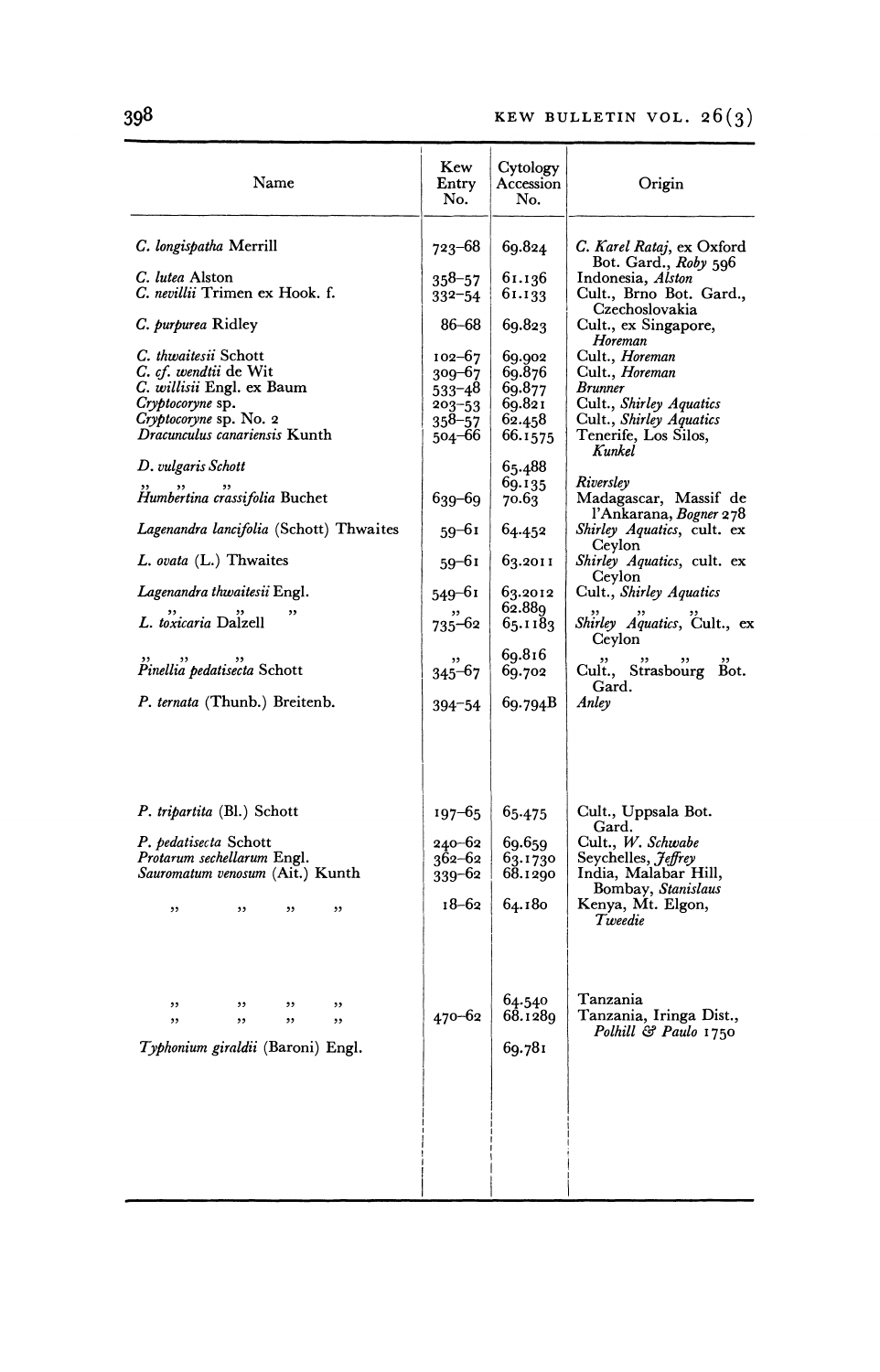### **CHROMOSOME VARIATION IN ARACEAE: IV 399**

| Basic<br>Chromo-<br>some No.<br>No.<br>(x)<br>(2n) |                                                 |             | PREVIOUS COUNTS          |              |                                                  |              |
|----------------------------------------------------|-------------------------------------------------|-------------|--------------------------|--------------|--------------------------------------------------|--------------|
|                                                    | Size, S.M. of L.<br>(small, medium<br>or large) | Name        | Chromosome<br>No. $(2n)$ | Author       | Date                                             |              |
|                                                    |                                                 |             |                          |              |                                                  |              |
| 36                                                 | 9                                               |             |                          |              |                                                  |              |
| 28<br>28                                           | 7                                               |             |                          |              |                                                  |              |
| 34                                                 | 17                                              |             |                          |              |                                                  |              |
| 42<br>28                                           | 7                                               |             |                          |              |                                                  |              |
| 28                                                 | 7                                               |             |                          |              |                                                  |              |
| $\frac{34}{28}$<br>28                              | 7<br>7                                          | М           | D. canariensis           | 28           | Larsen                                           | 1960         |
| 28                                                 |                                                 |             | D. vulgaris              | 32           | Delay                                            | 1951         |
| 28<br>54                                           | 7<br>6 or 9                                     | ${\bf S}$   |                          |              |                                                  |              |
| 36                                                 | 6 or 9                                          | ${\bf S}$   |                          |              |                                                  |              |
| 36                                                 |                                                 |             |                          |              |                                                  |              |
| 36<br>36<br>36                                     |                                                 |             |                          |              |                                                  |              |
| 36<br>26                                           | 13                                              | M           |                          |              |                                                  |              |
| 115                                                |                                                 |             | P. ternata               | 116<br>128   | Ito<br>Malvesin-                                 | 1942         |
|                                                    |                                                 |             |                          | 129<br>28    | Fabre<br>Darlington<br>Huttleston<br>in Darling- | 1945<br>1945 |
| 52                                                 |                                                 |             | P. tripartita            | 26           | ton&Wylie<br>Kurakubo                            | 1955<br>1940 |
| 26                                                 |                                                 |             |                          | 52           | Ito                                              | 1942         |
| 28<br>26                                           | 7                                               | $\mathbf M$ |                          |              |                                                  |              |
| 26                                                 |                                                 |             | S. venosum (as           | 26           | Grafi<br>Malvesin-                               | 1939         |
|                                                    |                                                 |             | S. guttatum              | 32           | Fabre                                            | 1945         |
|                                                    |                                                 |             |                          | 26           | Tschermak-<br>Woess                              | 1954         |
| 26<br>26                                           | 13                                              | м           |                          | 26           | Earl                                             | 1955         |
| 54                                                 | 9                                               | ${\bf S}$   | Several other            | 52           | Ito                                              | 1942         |
|                                                    |                                                 |             | species                  | 26<br>с. 160 | Simmonds<br>Briggs in                            | 1954         |
|                                                    |                                                 |             |                          | c. 118       | Evans                                            | 1962<br>1962 |
|                                                    |                                                 |             |                          | 16           | Sharma &<br>Mukho-                               |              |
|                                                    |                                                 |             |                          | 18           | padhyay<br>, , , , , ,                           | 1965<br>1965 |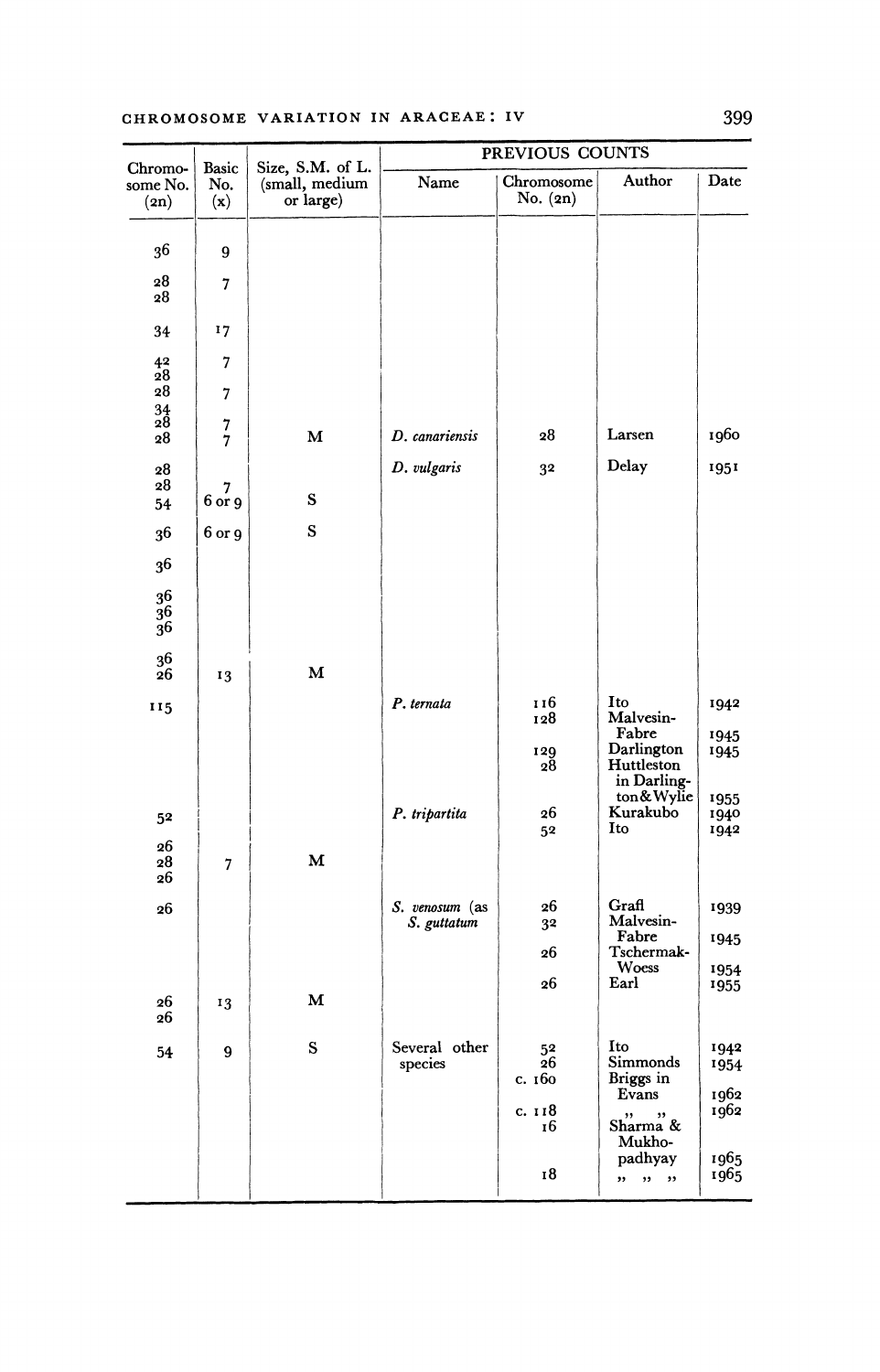The other genus with  $x = 7$  is *Protarum Engl., P. sechellarum Engl.* having  $2n = 28$  medium-sized chromosomes. (Fig.  $2/2$ , p.  $402$ .) It has not previously **had its chromosomes counted.** 

**The genus Biarum presents a very curious assortment of basic numbers**  (Table I). *B. carratracense* (Haensel) Font Quer with  $x = 11$ , *B. platyspathum* Bornm, with  $x = 12$  (Plate  $4/4$ , p. 402), *B. tenuifolium* (L.) Schott with  $x = 13$  and the high polyploids B. kotschyi Schott and an unidentified species both with  $x = 8$  or **12** ( $2n = c.96$ ) apparently form a basic number series. Two specimens of *B. eximium* (Schott & Kotschy) Engl. have  $2n = 16$ giving a fourth basic number of  $x = 8$ . With another eleven species to be **counted this genus would be an interesting group for more intensive cytotaxonomic study.** 

**It is of interest that in the complement of some genera in this tribe there**  are chromosomes with heterochromatic ends (H - segments). These are **clearly seen in Biarum and Dracunculus (Figs. 1/3 and 1/5) but are less**  obvious in Arum. (Fig.  $1/2$ .)

**The genus Cryptocoryne Fisch. ex Wydl. is entirely aquatic. It contains a**  great variety of basic numbers (Table 1) from  $x = 7$  in several species, e.g. C. thwaitesii Schott (Plate  $4/7$ ), to  $x = 9$  in C. longispatha Merrill (Plate  $4/6$ ) and  $x = 11$  in C. ciliata (Roxb.) Fisch. ex Schott (Fig.  $1/4$ ), all with  $\text{cm}$  and  $\text{cm}$   $\text{cm}$  and  $\text{cm}$   $\text{cm}$   $\text{cm}$   $\text{cm}$   $\text{cm}$   $\text{cm}$   $\text{cm}$   $\text{cm}$   $\text{cm}$   $\text{cm}$   $\text{cm}$   $\text{cm}$   $\text{cm}$   $\text{$ **small chromosomes except C. ciliata. There are also species, C. affinis N.E. Br.**  and C. griffithii Schott, with  $x = 17$  (Plate  $4/5$ ). The only previously reported chromosome count, for C. *ciliata*, is  $2n = 28$  ( $x = 7$ ) by Tjio (1948) which is not in agreement with my own count of  $2n = 22$   $(x = 11)$ .

**Another aquatic and closely related genus Lagenandra Dalz., is based on**   $x = 9$  with small chromosomes. Four species (Table I) have  $2n = 36$ . **(Fig. I/6.) No previous counts have been recorded.** 

**Three species of Pinellia Tenore, P. pedatisecta Schott, P. wawrae Engl. and P.** tripartita (Bl.) Schott are based on  $x = 13$  with  $2n = 26$  (Plate  $5/4$ ) for the first two and  $2n = 52$  (Fig.  $2/I$ ) for the last (Table 1). Previous counts for *P. tripartita* are  $2n = 26$  (Kurakubo, 1940) and  $2n = 52$  (Ito, 1942). **A** fourth species, P. ternata (Thunb.) Breitenb. had  $2n = 115$  (Plate  $5/3$ ) which does not fit a base number of  $x = 13$ . Perhaps significantly, Ito **(1942) reported 2n = 1i6 for this species but Huttleston (unpub. ex Darlington & Wylie, 1955: 375) and Malvesin-Fabre (1945) report**  $2n = 28$ **and 2n = 128 respectively. If identifications for these previous counts have been correct this is clearly a genus with many polyplotypes amongst its species.** 

Sauromatum Schott is also based on  $x = 13$  with medium-sized chromo**somes. The only species counted, S. venosum (Ait.) Kunth (Plate 5/5 & Fig. 2/3), has 2n = 26. Three previous counts, under the synonymous name S. guttatum (Wall.) Schott agree with 2n = 26 (Grafl, 1939; Tschermak-**Woess, 1954; Earl, 1955) but  $2n = 32$  reported by Delay (1951) is at **variance.** 

*Humbertina crassifolia* Buchet with  $2n = 54$  small chromosomes (Plate  $5/2$ ) is apparently based on  $x = 9$ . The same number is found in *Typhonium giraldii* (Baroni) Engl. which apparently, is also based on  $x = 9$  (Plate  $5/6$ , **p. 403), but the many published counts for seven other species of this latter**  genus show an extraordinarily wide range of numbers with  $x = 8, 9, 13, 25$ **and several high polyploids (Ito, 1942; Simmonds, I954; Briggs and Evans, 1962: 13; Sharma & Mukhopadhyay, 1965; Mitra & Datta, 1967).**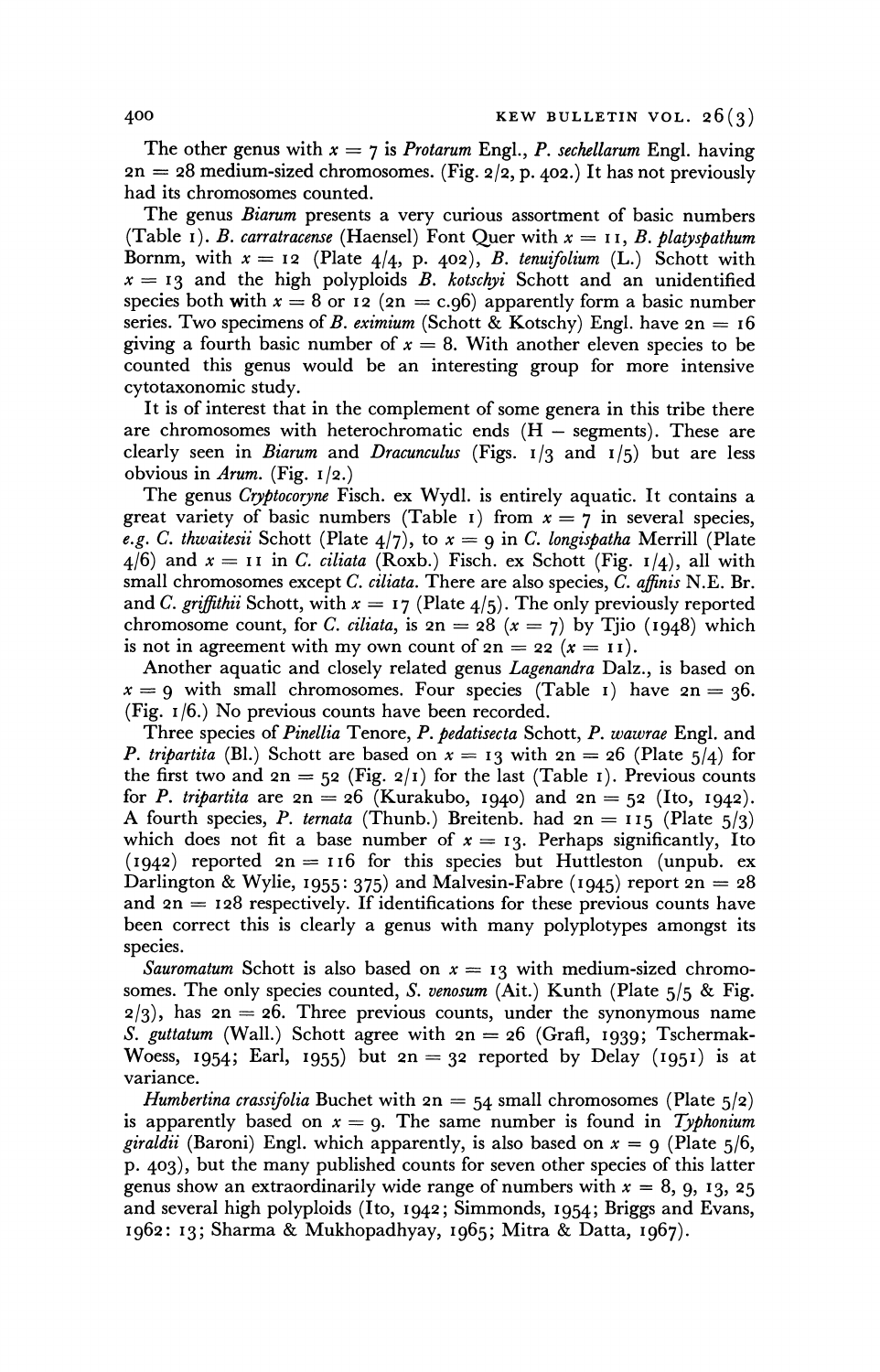

FIG. 1. Somatic chromosome complements in some members of the tribe Areae. **1,** Arisaema leschenaultii,  $(2n = 28)$ ; **2,** Arum sp.  $(2n = 28)$ ; **3,** Biarum tenuifolium var. abbreviatum  $(2n = 26)$ ; **4,** Cryptocoryne ciliata  $\textit{thwaitesii}$  ( $\textit{2n} = 36$ ).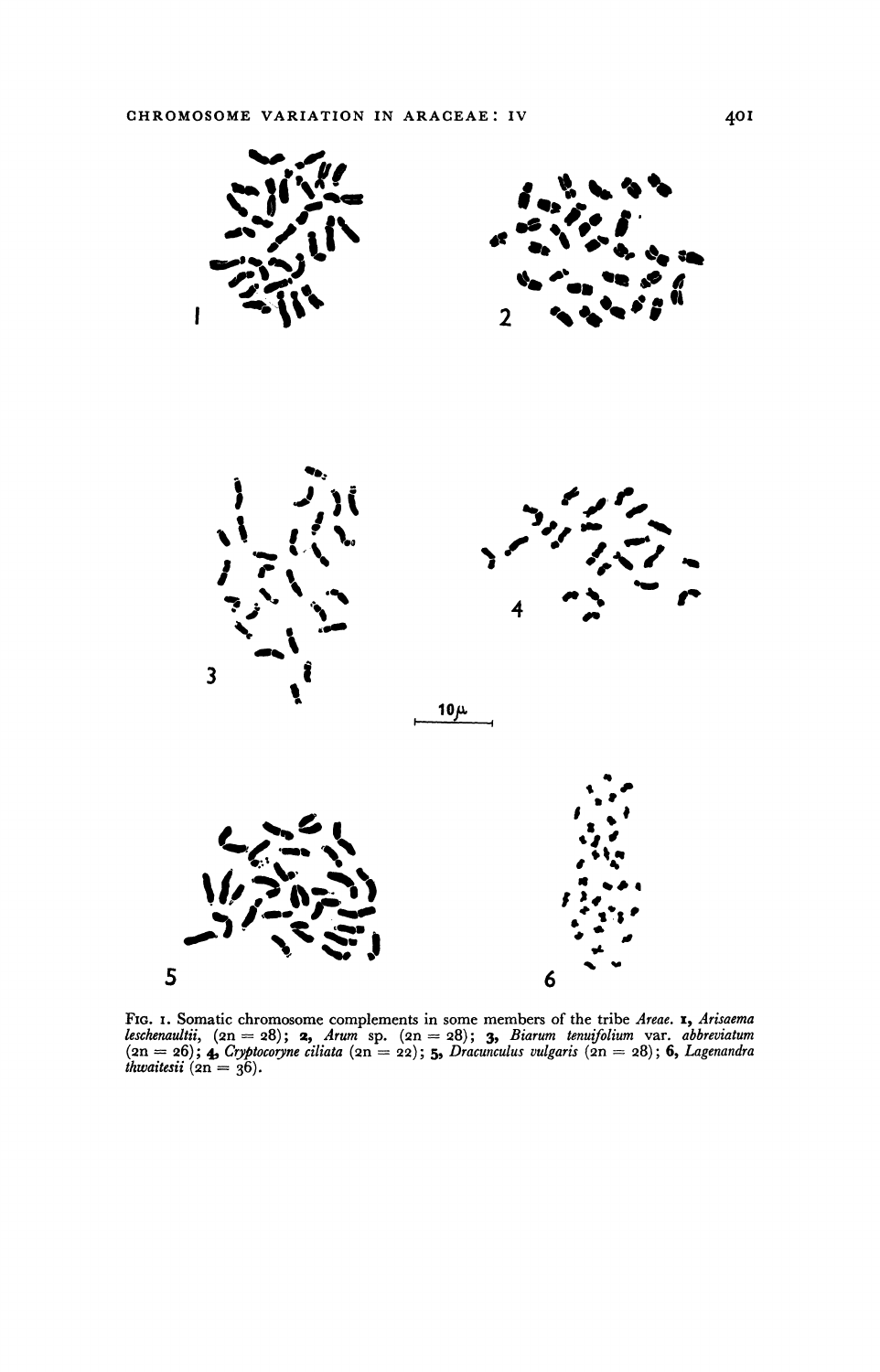

Fro. 2. Somatic chromosome complements in some members of the tribe Areae. **1, Pinellia**  $t$ *inellia*  $(2n = 52)$ ; **2,** Protarum sechellarum  $(2n = 28)$ ; **3**, Sauromatum venosum  $(2n = 26)$ .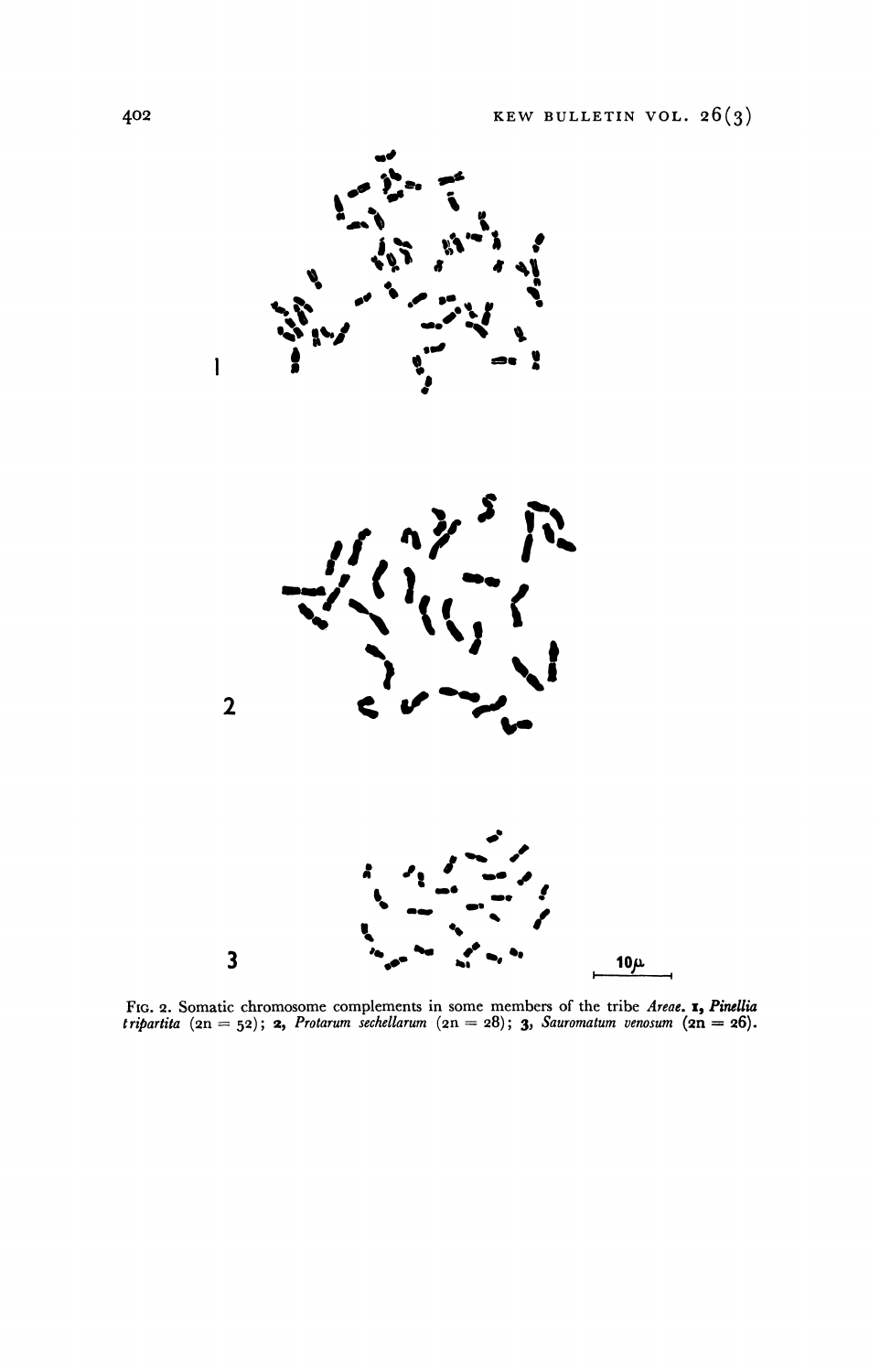CHROMOSOME VARIATION IN THE ARACEAE: IV] [KEW BULLETIN, VOL.  $26(3)$ **PLATE 4** 



Somatic chromosome complements from root tips in the tribe Areae. **1,** Arisaema schimperianum, 67.733 (2n = 28); **2,** Arisarum vulgare, 69.796 (2n = 56); **3,** Arum creticum, 69.73 (2n = 28);<br>**4,** Biarum platyspathum, 69.137 (2n = 24); **5,** Cryptocoryne affinis, 69.819 (2n = 34); **6,** C.<br>longispatha, 69.824 (2n = 36

**[ To face page 402**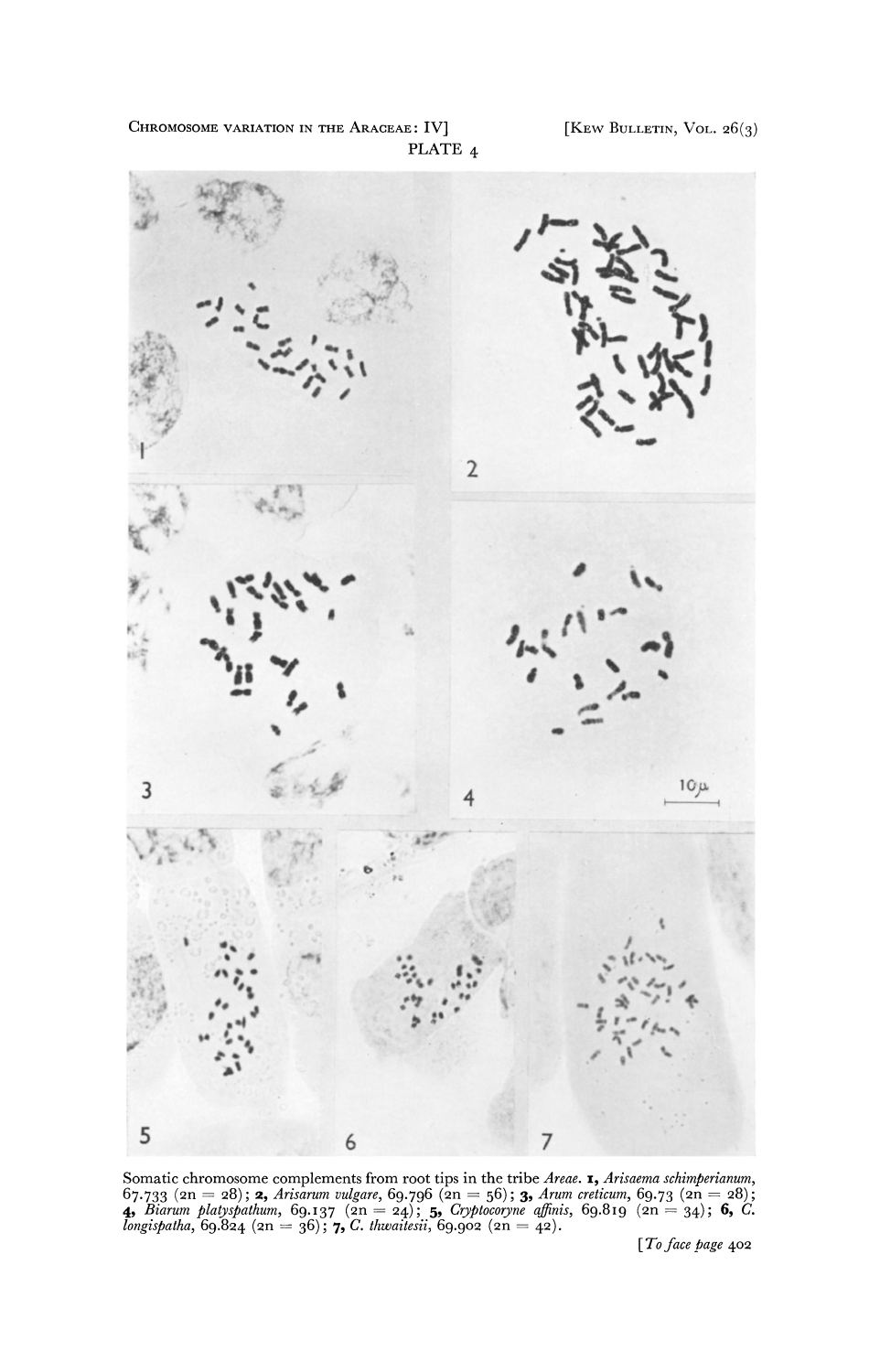CHROMOSOME VARIATION IN THE ARACEAE: IV] [KEW BULLETIN, VOL.  $26(3)$ **PLATE 5** 



**Somatic chromosome complements from root tips in the tribe Areae. I, Dracunculus canariensis, 66.I572 (2n = 28); 2, Humbertina crassifolia, 70.63 (2n = 54); 3, Pinellia ternata, 69-794B (2n = I115); 4, P. pedatisecta, 69-7o2A (2n = 26); 5, Sauromatum venosum, 68.1289 (2n = 26); 6, Typhonium giraldii, 69-78 <sup>I</sup>(2n = 54). [ To face page 403**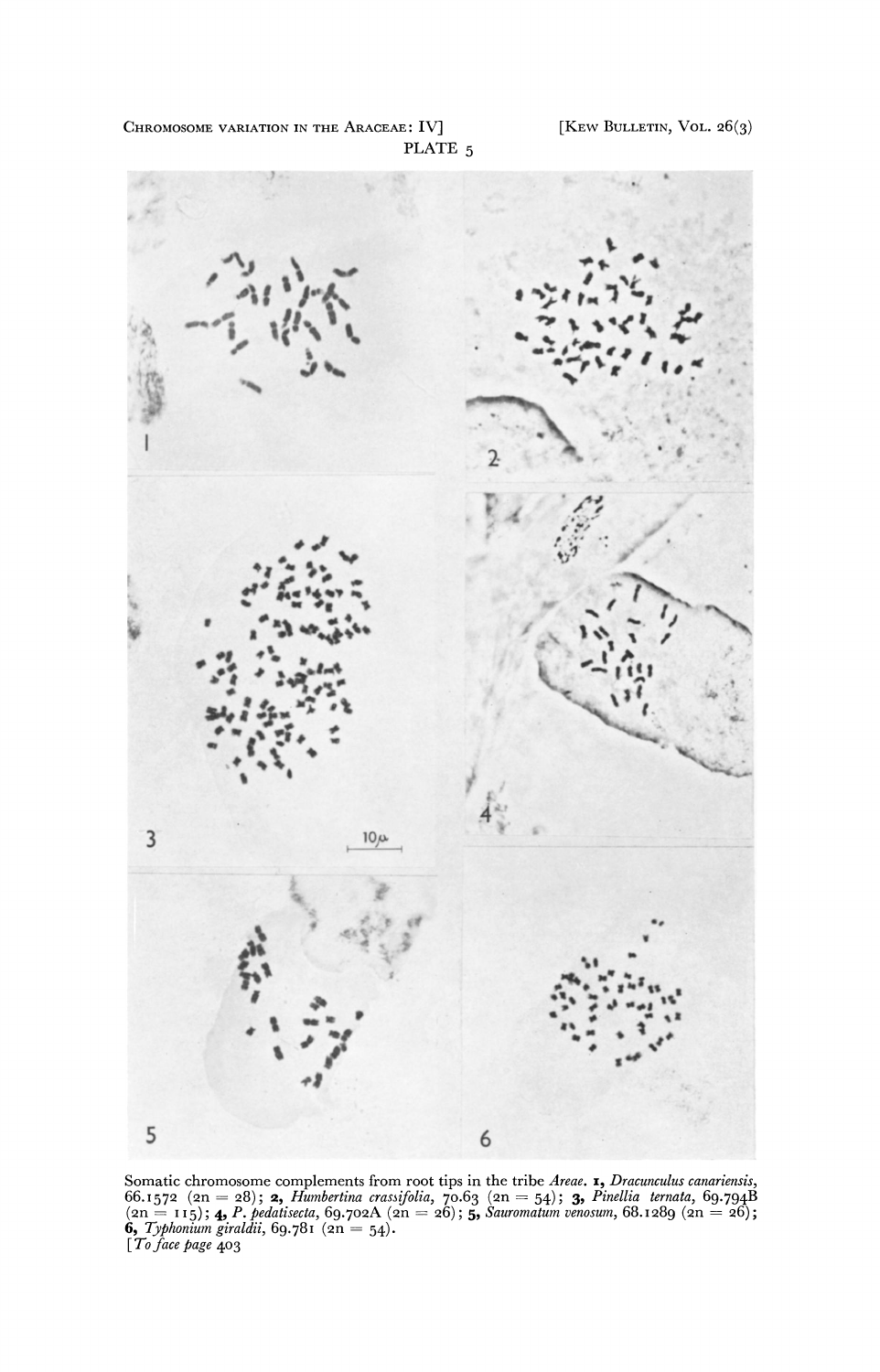#### **DISCUSSION**

**This large tribe does not appear to be characterized by any one basic**  number, though  $x = 7$  and  $x = 13$  occur with relatively high frequency. Since  $x = 13$  is probably secondarily derived from  $x = 7$ , the genera with **these two base numbers group together quite well on both cytological and taxonomic grounds. However, there are those genera with base numbers which do not conform, namely Humbertina, Typhonium, Biarum, Cryptocoryne and Lagenandra. The two latter are considered closely related by Engler (1920) and indeed some species of Cryptocoryne do have a base number of**   $x = q$  which occurs in *Lagenandra*. Some genera, particularly *Cryptocoryne* **and Biarum, show a wide variation in basic number between species, and with no obvious numerical relationships. They could be evolving relatively rapidly. Further generic affinities can be considered in the next and final paper on this family.** 

#### **ACKNOWLEDGEMENTS**

**My thanks are due to Mr. T. A. Harwood for his photographic skill with the illustrations and to Miss C. A. Brighton for her technical assistance.** 

### **REFERENCES**

- **Bowden, W. M. (I940). Diploidy, polyploidy and winter hardiness relationships in the flowering plants. Amer. Journ. Bot. 27: 357-371.**
- **Darlington, C. D. & Wylie, A. P. (1955). Chromosome Atlas of flowering plants.**
- **Delay, C. (1951). Nombres chromosomiques chez les Phanerogams. Rev. Cytol. et Biol. Veg. I2: i.**
- **Earl, G. (1955). Chromosome numbers in the Araceae. Virginia Journ. Sci. NS. 6: 249.**
- **Engler, A. (1920). Das Pflanzenreich IV. 23A. Araceae, pars generalis & index familiae generalis.**
- **Evans, O. D. (i962). Araceae. Contrib. New S. Wales Nat. Herb., Fl. Series 22: 6-13-**
- **Fabbri, F. (1967). Dati cariologici sull' Arisarum proboscideum (L.) Savi, II. Giorn. Bot. Ital. 10o : 249: 251.**
- **Gadella, T. W. J. & Kliphuis, K. (1963). Chromosome numbers of flowering plants in the Netherlands. Acta Bot. Neerl. 12: 195-230.**
- **Grafl, I. (1939). Kernwachstum durch Chromosomenvermehrung als regelmassiger vorgang bei der Pflanzlichen Gewebedifferenzierung. Chromosoma I: 265-275-**
- **Hutchinson, J. (1959). The families of flowering plants, ed. 2, 2. Monocotyledons.**
- **Ito, T. (1942). Chromosomen und Sexualitit der Araceae. I. Somatische Chromosomenzahlen einiger Arten. Cytologia I2: 313-325.**
- **Jones, G. E. (I957). Chromosome numbers and phylogenetic relationships in the Araceae. Diss. Abstr. 17: 2394.**
- Kurakubo, Y. (1940). Über die Chromosomenzahlen von Araceae-Arten. **Bot. & Zool., Tokyo 8: 1492.**